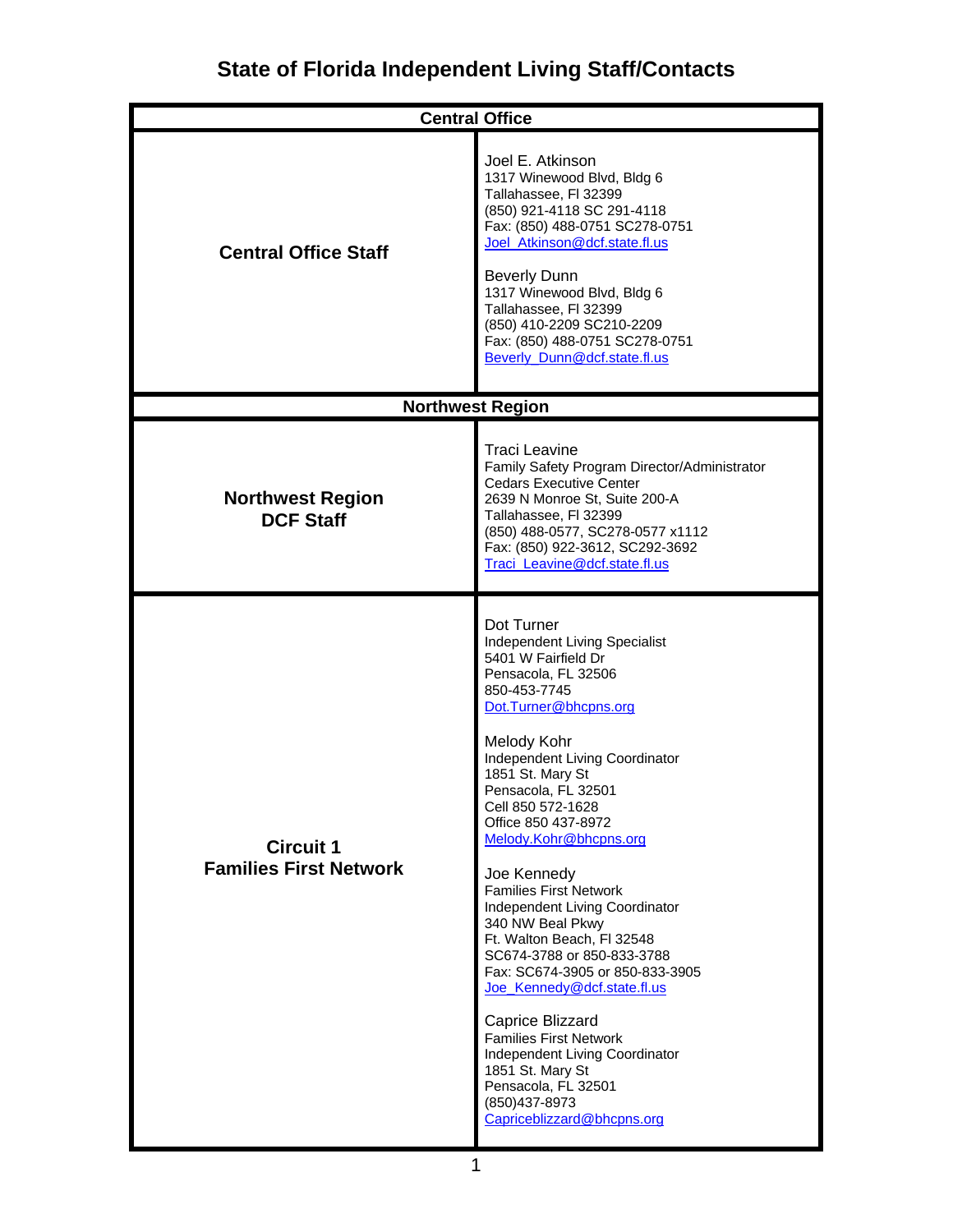| <b>Circuit 2 and 14</b><br><b>Big Bend Community Based Care</b> | Dale East, Director<br><b>DISC Village</b><br>3333 West Pensacola Street<br>Tallahassee, Florida 32304<br>(850) 575-4388<br>Cell (850) 559-2089<br>Fax (850) 576-3317<br>deast@discvillage.com           |  |
|-----------------------------------------------------------------|----------------------------------------------------------------------------------------------------------------------------------------------------------------------------------------------------------|--|
|                                                                 | <b>Northeast Region</b>                                                                                                                                                                                  |  |
| <b>Northeast Region</b><br><b>DCF Staff</b>                     | <b>Rick Terry</b><br>Out-of-Home Care Specialist<br>5920 Arlington Expwy<br>Jacksonville, FL 32211<br>(904) 723-5387 work<br>Rick Terry@dcf.state.fl.us                                                  |  |
| <b>Circuit 3 and 8</b><br><b>Corner Drug Store, Inc.</b>        | Rhonda J Lockwood<br>Independent Living Coordinator<br>1300 NW 6 <sup>th</sup> St<br>Gainesville, FI 32601<br>(386) 758-5780 or (352) 334-3800 x3803<br>Cell: (352)318-9433<br>rhonda_lockwood@cdsfl.org |  |
| <b>Circuit 4</b><br><b>Family Support Services of N Florida</b> | <b>Rick Testasecca</b><br>Independent Living Coordinator<br>4057 Carmichael Ave. Building 3000,<br>Suite 101,<br>Jacksonville, FI 32207<br>(904) 421-5875<br>rick.testasecca@fssnf.org                   |  |
| <b>Circuit 7</b><br>The Family Integrity Program                | <b>Kevin Roberts</b><br>1955 U.S. 1 South<br>St.Augustine, Fl. 32086<br>904-209-6133<br>KDRoberts@co.st-johns.fl.us                                                                                      |  |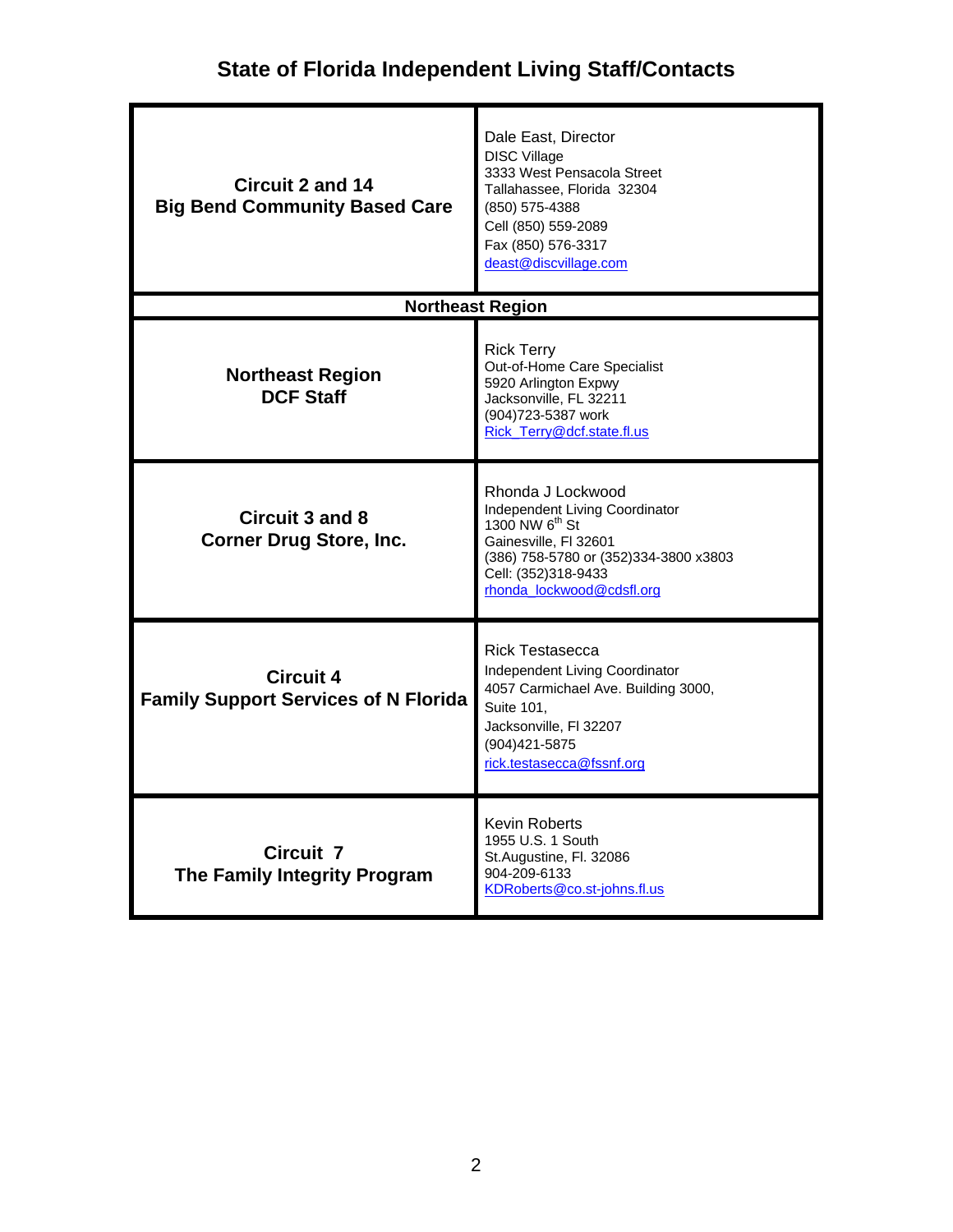| <b>Circuit 4</b><br>Clay and Baker Kids Net, Inc.                                               | Steve Conrad - COO<br>1726 Kingsley Av Suite 2<br>Orange Park, FL 32073<br>(904) 278-5644, ext. 2007<br>sconrad@cbkn.org<br>Nora Rowan - IL Coordinator<br>1726 Kingsley Av Suite 2<br>Orange Park, FL 32073<br>(904) 278-5644 x 2047<br>nrowan@cbkn.org |
|-------------------------------------------------------------------------------------------------|----------------------------------------------------------------------------------------------------------------------------------------------------------------------------------------------------------------------------------------------------------|
| <b>Circuit 7</b><br><b>Community Partnership for Children</b>                                   | Nancy Graham<br>Independent Living Coordinator<br>Community Partnership for Children<br>160 N Beach Street<br>Daytona Beach, FL 32114<br>(386) 238-4846<br>Nancy.Graham@cbcvf.org                                                                        |
| <b>Circuit 7</b><br><b>Children's Home Society</b><br><b>Children's Home Society of Florida</b> | Tanya Galloway<br>Independent Living Supervisor<br>2400 S Ridgewood Av<br>South Daytona, FL 32119<br>386-304-7600 x224<br>Tanya.Galloway@chsfl.org                                                                                                       |
|                                                                                                 | <b>SunCoast Region</b>                                                                                                                                                                                                                                   |
| <b>SunCoast Region</b><br><b>DCF Staff</b>                                                      | Rosalyn Connelly - Specialist<br>9393 N. Florida, Av SUITE 500<br>Tampa, Florida 33612<br>(813) 558-5631 OR SC 514-5631<br>FAX: 558-5643 OR SC514-5643<br>Rosalyn_Connelly@dcf.state.fl.us                                                               |
| <b>Circuit 13</b><br><b>Hillsborough Kids Inc. Staff</b>                                        | Alejita Rodriguez - IL Coordinator<br>401 E. Palm Avenue<br>Tampa, FL 33605<br>(813) 314-2070<br>cell: 813-310-4185<br>Fax: (813) 314-2075<br>alejita.rodriguez@hillsboroughkids.org                                                                     |
| <b>Circuit 6 and 12</b><br><b>Sarasota YMCA</b>                                                 | Jennifer Fehr - Independent Living Director<br>1500 Independence Boulevard<br>Sarasota, FL 34234<br>941.371.4799 x160                                                                                                                                    |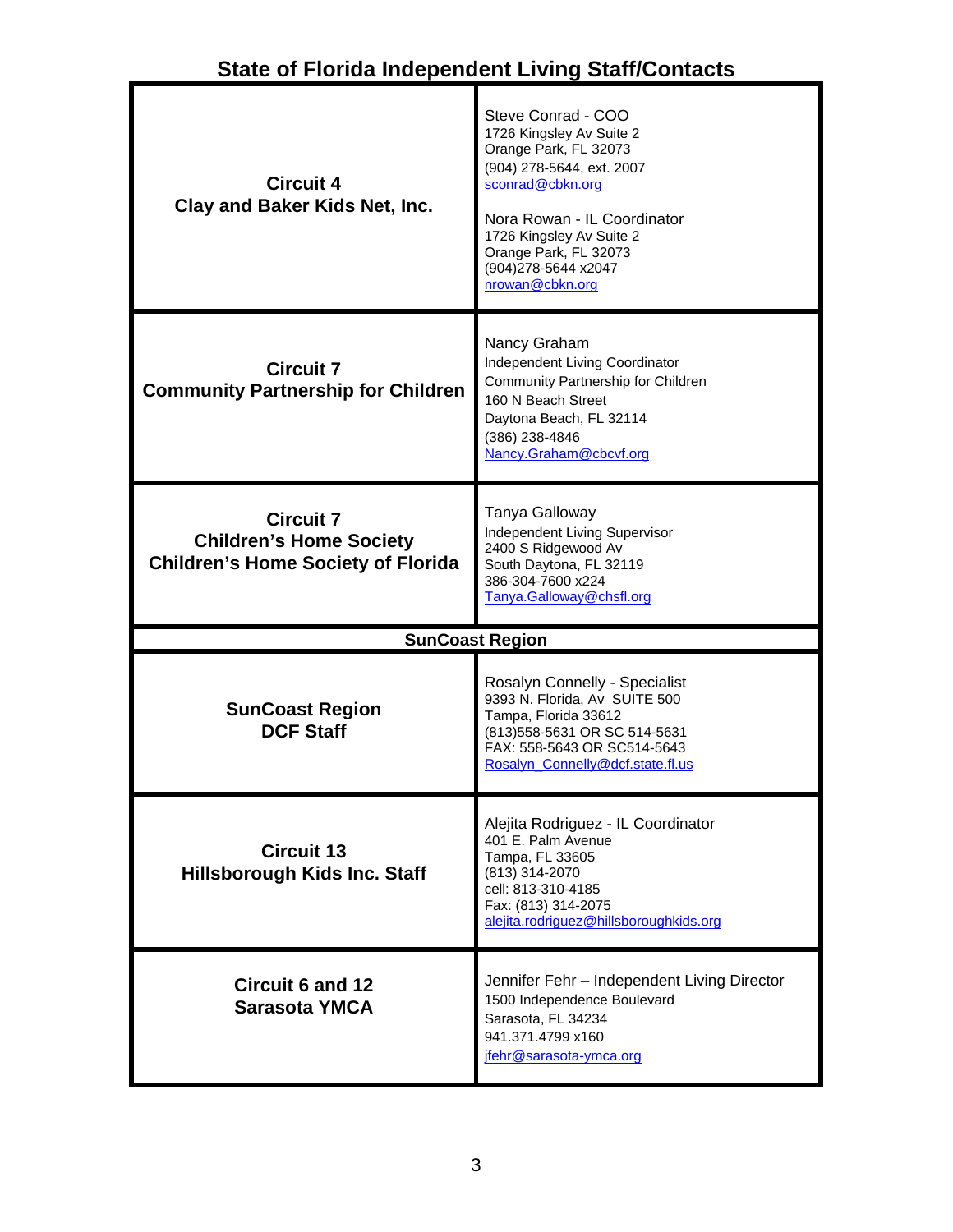| <b>Circuit 6</b><br><b>Sarasota YMCA North</b>                                | Damia Kelly - IL Coordinator<br>6451 126th Av N Ste 300<br>Largo, FL 33733<br>727-456-0600 x2198<br>dkelly@sarasota-ymca.org                                                                                                                                                                                |
|-------------------------------------------------------------------------------|-------------------------------------------------------------------------------------------------------------------------------------------------------------------------------------------------------------------------------------------------------------------------------------------------------------|
| <b>Circuit 12</b><br><b>Sarasota YMCA South</b>                               | Cain Blackwell - IL Coordinator<br>5729 Manatee Av W<br>Bradenton, FI 34209<br>(941) 721-7670 x206<br>Fax: (941) 721-8950<br>Cblackwell@sarasota-ymca.org                                                                                                                                                   |
| <b>Circuit 20</b><br><b>Children's Home Society of Florida</b>                | <b>Sherry Wenzel</b><br>1940 Maravilla Avenue<br>Fort Myers, Florida 33901<br>(239) 277-0096<br>Sherry.wenzel@chsfl.org<br>Sue Clarke<br>IL Program Supervisor<br>1940 Maravilla Avenue<br>Fort Myers, Florida 33901<br>(239) 277-0096<br>Suzanne.Clarke@chsfl.org                                          |
| <b>Circuit 20</b><br><b>Children's Network of Southwest</b><br><b>Florida</b> | Melissa Bonner<br>2232 Altamont Avenue<br>Fort Myers, FL 33901<br>(239) 226-1524<br>fax: 239-425-6344<br>mbonner@childnetswfl.org                                                                                                                                                                           |
|                                                                               | <b>East Central Region</b>                                                                                                                                                                                                                                                                                  |
| <b>Circuit 18</b><br><b>CBC of Brevard</b>                                    | <b>Toni Thayer</b><br>4450 W Eau Gallie Blvd<br>Suite 180<br>Melbourne, FL 32934<br>(321) 752-3183<br>Fax (321) 752-3188<br>toni.thayer@cbcbrevard.org                                                                                                                                                      |
| <b>Circuit 9</b><br><b>Family Services of Metro Orlando</b>                   | Stacey Dano - Director of Permanency and Operations<br>2600 Technology Drive, Suite 250<br>Orlando, Florida 32804<br>407-398-7975<br>sdano@fsmetroorlando.org<br>Deadra Martin - IL Coordinator<br>2600 Technology Drive, Suite 250<br>Orlando, Florida 32804<br>407-398-7354<br>dmartin@fsmetroorlando.org |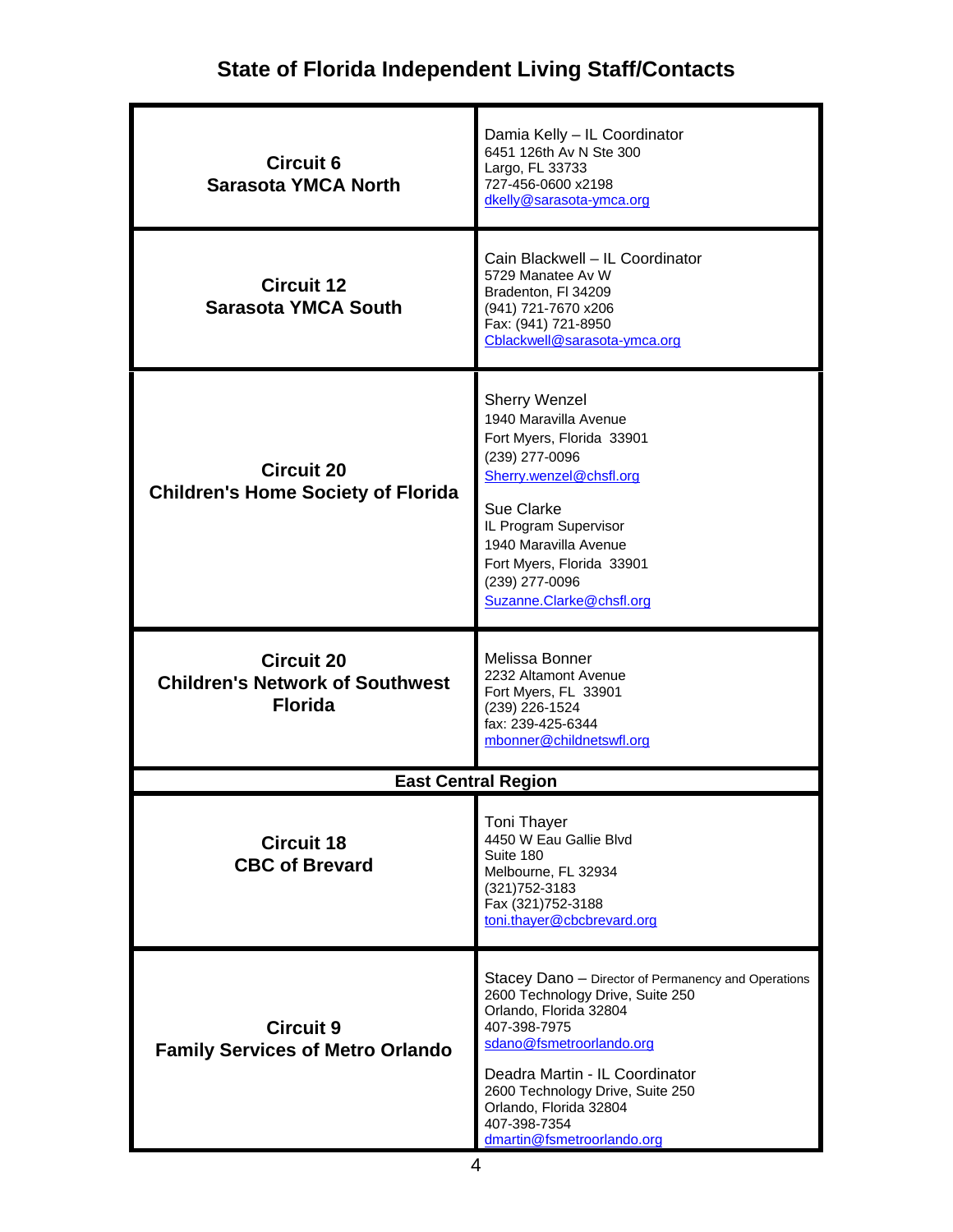| <b>Circuit 18</b><br><b>CBC of Seminole</b>     | Keri Flynn<br><b>Operations Consultant</b><br>Community Based Care of Seminole<br>117 E. Lake Mary Blvd.<br>Sanford, FL 32773<br>407-333-8256<br>Keri.flynn@cbcseminole.org                        |
|-------------------------------------------------|----------------------------------------------------------------------------------------------------------------------------------------------------------------------------------------------------|
| <b>Circuit 5</b><br><b>Kids Central Inc.</b>    | Shalonda McHenry<br>Director of Independent Living and Accreditation<br>Services<br>2117 SW Highway 484<br>Ocala, Florida 34473<br>352-873-6332 x. 3475<br>shalonda.mchenry@kidscentralinc.org     |
| <b>Circuit 10</b><br>Devereaux Florida          | Maria Lazaro - IL Program Manager<br>1850 Olympian Way<br>Winter Haven, FL 33881<br>(863)298-4400 x182<br>mlazaro@devereux.org                                                                     |
| <b>Circuit 19</b><br><b>United for Families</b> | Denise Natalizio-Rivan, MS<br>Director Of Program Services<br>10570 S. Federal Highway<br>Port St. Lucie, FL<br>772-398-2920 (office)<br>772-398-2925 (fax)<br>772-201-2522<br>denise.rivan@UFF.US |
| <b>Southeast Region</b>                         |                                                                                                                                                                                                    |
| <b>Southeast Region</b><br><b>DCF Staff</b>     | Lori Scott - Specialist<br>Sheridan St<br>Hollywood, Florida<br>(954) 812-8166<br>Lori_Scott@dcf.state.fl.us                                                                                       |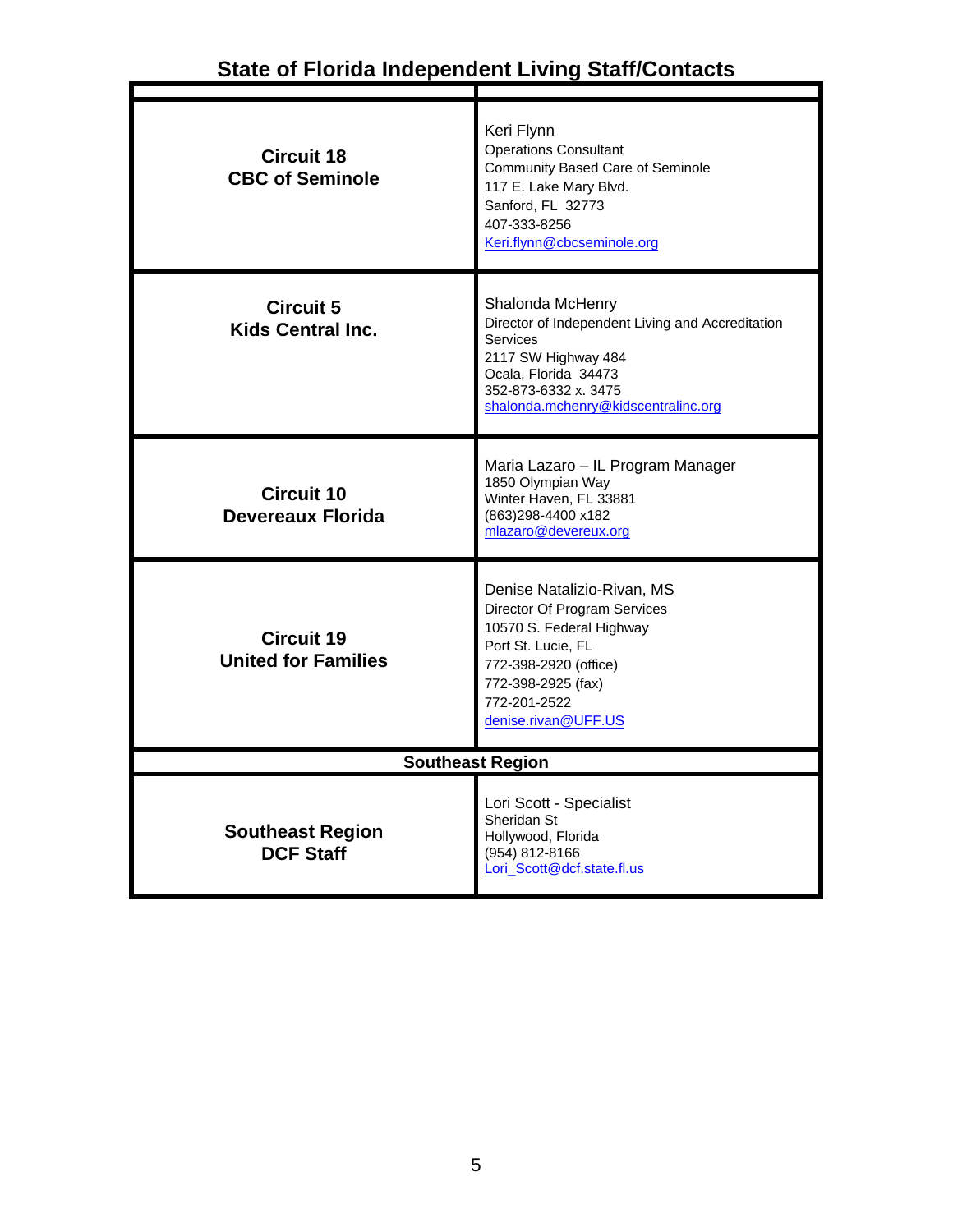| <b>Circuit 15</b><br>Kids@Home, Inc.         | Kelly O'Meara Hampton, LCSW<br><b>Chief Operating Officer</b><br>1515 S. Federal Hwy, Ste. 302<br>Boca Raton, FL 33432<br>T-561.237.1321<br>F-561.361.6704<br>komeara@altmancos.com<br><b>Britt Giannuzzi</b><br>Independent Livig Coordinator<br>1515 S. Federal Hwy, Ste. 302<br>Boca Raton, FL 33432<br>T-561.314.1450<br>F-561.361.6704<br>bgianuzzi@altmancos.com |
|----------------------------------------------|------------------------------------------------------------------------------------------------------------------------------------------------------------------------------------------------------------------------------------------------------------------------------------------------------------------------------------------------------------------------|
| <b>Circuit 17</b><br><b>ChildNet Inc.</b>    | Kristen Guerrise, MSW<br>Independent Living Supervisor,<br>313 N. State Road 7<br>Plantation, FL 33317<br>(954) 234-4006 Cell<br>(954)414-6000 Main Office<br>kguerrise@childnet.us<br>Theresa Kennedy, Director of Permanency<br>313 N. State Road 7<br>Plantation, FL 33317<br>(954)414-6000 Main Office<br>(954) 234-4571 Cell<br>tkennedy@childnet.us              |
| <b>Circuit 11 and 16</b><br>Our Kids Inc.    | Colleen Perdue<br>401 NW 2 <sup>nd</sup> Ave #226<br>Miami, FL 33128<br>(305)455-1043<br><u>cperdue@ourkids.us</u>                                                                                                                                                                                                                                                     |
| <b>Circuit 11</b><br><b>Kids Hope United</b> | E. Maritza Tejada - ILP Assoc. Program Coord.<br>10700 Caribbean Blvd, suite 207<br>Miami, FL 33189<br>Office: 786-242-5007<br>Fax: 786-242-0234<br>Cell: (786) 291-2900<br>Mtejada@kidshopeunited.org<br><b>Barbara Tomas</b><br>10700 Caribbean Blvd, suite 207<br>Miami, FL 33189<br>Office: (786) 242-5007<br>Fax: (786) 242-0234<br>Cell: (305) 439-6848          |

[Btomas@KidsHopeUnited.org](mailto:Btomas@KidsHopeUnited.org)